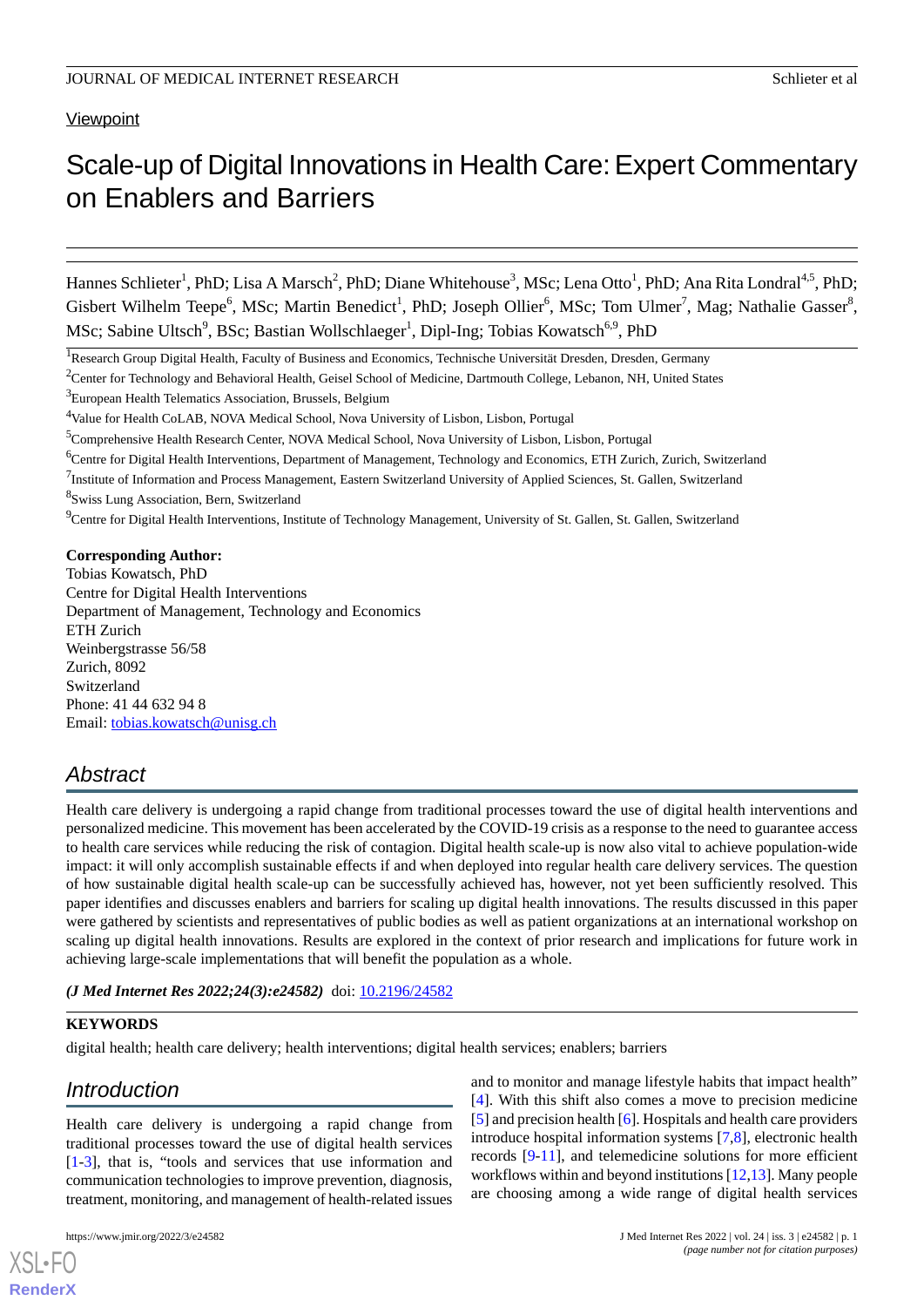provided by wearables and mobile phone apps that support their self-management, health, and well-being [[14\]](#page-8-7). These technologies may increasingly employ digital biomarkers to sense states of vulnerability [\[15](#page-8-8),[16\]](#page-8-9), text- or voice-based conversational agents for intervention delivery [[17-](#page-8-10)[19\]](#page-8-11), or a mixture of human and digital support via blended treatments [[20](#page-8-12)[,21](#page-8-13)]. These digital health services may be able to intervene with the right type of support, at the right time, while including contextual factors that offer a distinct contribution outside of human-delivered care [[22\]](#page-8-14). Even though the number of existing services is growing, not many users are currently taking full advantage of these services. However, a better adoption by users would facilitate the diffusion of these innovative services [[23\]](#page-8-15). The question of how sustainable digital health diffusion can be successfully achieved by scaling up individual services, that is, reaching more people benefitting from them [[24\]](#page-8-16), is not sufficiently solved yet, despite plenty of theoretical insights being available. To also consider a practical perspective, experts of digital health services gathered at a workshop. The results of the workshop combined practice- and research-based perspectives, which were matched with theoretical insights in this paper. Therefore, this paper goes one step further toward proposing a solution for the issue of scaling up digital health innovations by identifying and discussing barriers and enablers from a holistic point of view. Owing to the special circumstances of the workshop being held right at the onset of the COVID-19 pandemic in Europe, a discussion on how these barriers and enablers were affected by the COVID-19 crisis is also provided.

#### **Workshop Context and Contents**

Barriers and enablers for scaling up digital health innovations were identified and discussed in the context of a conference workshop. The workshop participants, who are also coauthors of this paper, were both junior ( $n=8$ ) and senior scientists ( $n=2$ ) and representatives from nongovernmental organizations (n=2) and a home care provider (n=1). The participants came from diverse countries with backgrounds in public health, implementation science, information systems research, and computer science. Many of the participants had several years of experience with the design and implementation of digital health services. All participants came together at the "1st International Workshop on Best Practices for Scaling-Up Digital Innovations in Health care–Scale-IT-up!" The workshop was held at the BIOSTEC conference in Valletta, Malta, on February 25, 2020 and spanned 3 sessions, with 5 papers presented by some of the workshop's participants [\[25](#page-8-17)[-29](#page-8-18)]. Two keynote speeches on digital health innovations were given by Lisa A Marsch from the Dartmouth College in the United States and Diane Whitehouse from the European Health Telematics Association in Belgium, who both have extensive experience in scaling up digital health innovations. For example, Dr Marsch codeveloped the most empirically supported digital behavioral therapy for substance use disorders: it became the very first "prescription digital therapeutic" approved in the United States by the Food and Drug Administration [[30-](#page-9-0)[32](#page-9-1)]. Diane Whitehouse, as principal eHealth consultant in European Health Telematics Association, has followed a range of scaling-up projects. Examples include one related to telemedicine [\[33](#page-9-2)] and another related to integrated care [\[34\]](#page-9-3). Based on this experience,

both keynotes presented insights from various international initiatives and projects. With the agreement of the speakers, the presentations and keynotes have been made available to the general public [\[35\]](#page-9-4). Each presentation provided a different focus on what drives the successful scale-up of digital health innovations: for example, how financial incentives need to be defined to motivate patients to adopt digital health innovations successfully. Based on the input of all presenters, the last workshop session featured a discussion of all 13 speakers and workshop participants on best practices and challenges for scaling up digital health innovations. This last workshop session forms the basis for the method used to identify the relevant set of enablers and barriers.

# *Methods*

The discussion during the last session of the workshop followed a structured approach. To this end, 2 topic leaders—one each for the topics of barriers and enablers—were determined. The remaining participants were then split into 2 groups. Both groups undertook a 2-round group process, with discussions on barriers and enablers.

In the first round, the groups identified either enablers or barriers for scaling up digital health innovations depending on their initial topic assignment. This identification was carried out according to the brainwriting technique  $[36]$  $[36]$ , with each participant writing down items individually. This process enabled the participants to take their time and to be equally involved in the process. Afterwards, each participant presented and explained their list of enablers or barriers to the group so that the ideas could be consolidated and clustered. This process took 20 minutes before group members switched to the other topic (ie, from enablers to barriers and vice versa). The 2 topic leaders remained to inform the other group members about the intermediate results.

In the second round, the other group was informed about the results of the first round and could extend and revise these findings. Finally, all participants were given the final results, which were discussed and consolidated until a group consensus between all 13 participants was reached. Owing to our clustering, some items could have been mentioned multiple times and therefore carried more weight than others. However, no weights were added after identifying and discussing the findings. Afterwards, the raw results of each topic were digitized and categorized, and duplicates were removed. Finally, the results were aggregated and aligned with the existing work of DeLone and McLean [\[37](#page-9-6)] regarding enablers and Kowatsch et al [[3\]](#page-7-1) regarding both enablers and barriers. This allowed us to validate the results gained and to assess whether new aspects have been identified.

# *Results*

In total, 36 enablers and 33 barriers were identified in the workshop session. To align these enablers and barriers with prior research, they were grouped in categories classified by DeLone and McLean [\[37](#page-9-6)] as enablers and Kowatsch et al [\[3](#page-7-1)] as both enablers and barriers. To further understand the context

```
XS\cdotFC
RenderX
```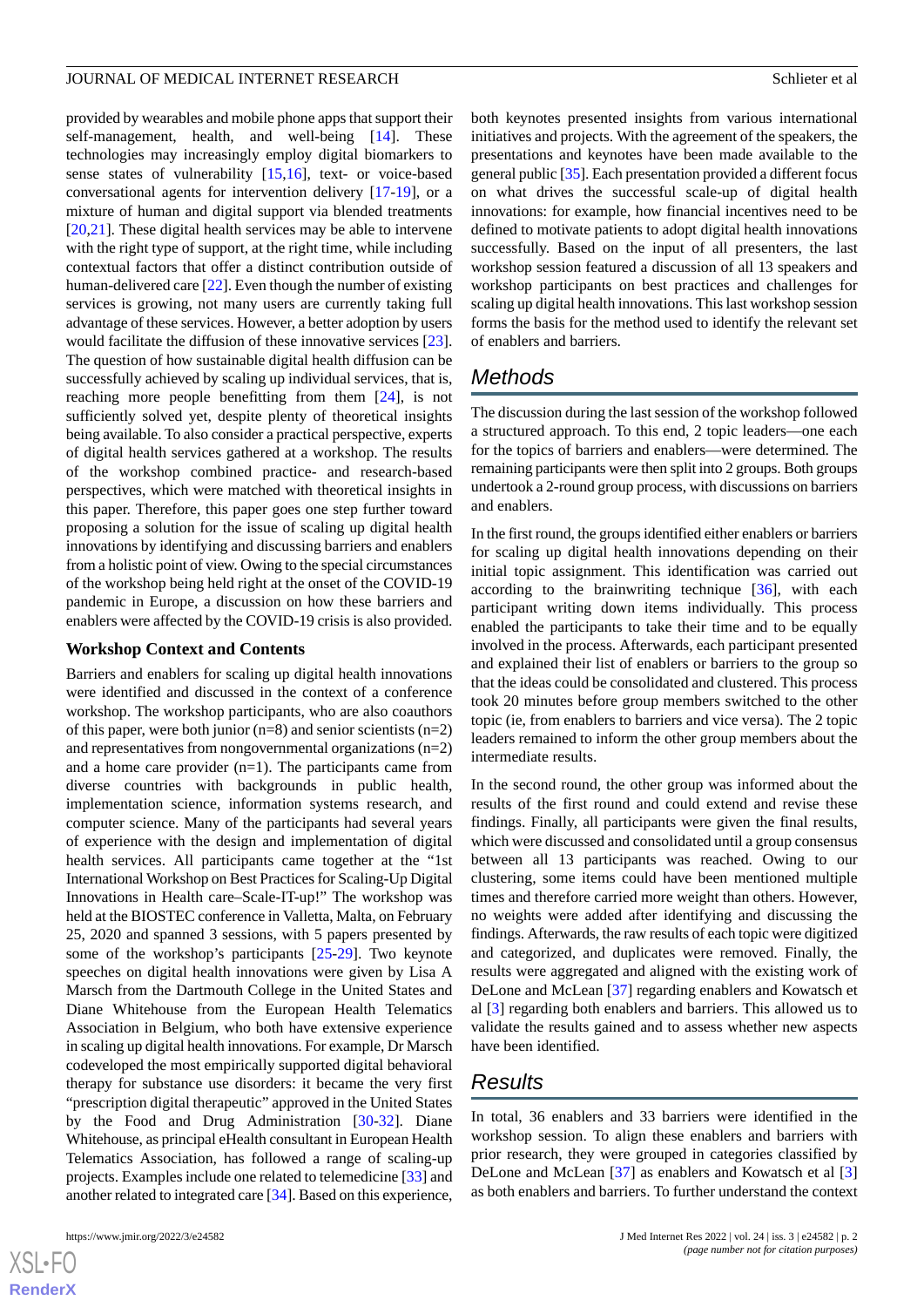of digital innovations in health care, the aspects were also grouped according to 5 various levels of influence [[38\]](#page-9-7), namely, the micro, meso, macro, and the technology/innovation level, or in an overarching category. Some barriers and enablers cannot be influenced by only one of the 4 levels and were therefore grouped into an overarching category.

Overarching aspects that are influenced by all stakeholders involved on all levels are leadership, culture, interdisciplinary cocreation, innovation characteristics, and methodology. Although missing leadership in projects is an exemplary barrier hindering the scale-up of digital health innovations, dialogue between all stakeholders involved can be supportive. Further, a culture in favor of digital health innovations needs to exist, as it otherwise hinders the scale-up process when not existent.

If interdisciplinary cocreation is missing, this can be a barrier, while collaboration between stakeholders or stakeholder engagement are exemplary enablers: indeed, the importance of the "quadruple helix" [[39\]](#page-9-8) and engagement cannot be understated. Characteristics of the innovation itself and the methodology mainly act as barriers for digital health innovations. Participants referred to a lack of trust when transferring existing solutions to new contexts (the "not invented here" dilemma). Named as a further potential barrier, a pace of multistakeholder innovation that is too high may lead to piecemeal approaches or to not paying heed to past successes/failures in other settings when designing new approaches. All overarching barriers and enablers are presented in [Table 1](#page-2-0).

<span id="page-2-0"></span>**Table 1.** Overarching enablers and barriers for scaling up digital health innovations identified in the workshop and aligned with prior work.

| Category                                                                                                                                                                                                                                                                                                                                                                                                                                                                                                                                                                                                                                                                                                           | Enabler                                                                                                                                                                                      | Barrier                                                                                                                                                                                                                 |
|--------------------------------------------------------------------------------------------------------------------------------------------------------------------------------------------------------------------------------------------------------------------------------------------------------------------------------------------------------------------------------------------------------------------------------------------------------------------------------------------------------------------------------------------------------------------------------------------------------------------------------------------------------------------------------------------------------------------|----------------------------------------------------------------------------------------------------------------------------------------------------------------------------------------------|-------------------------------------------------------------------------------------------------------------------------------------------------------------------------------------------------------------------------|
| Leadership <sup>a</sup>                                                                                                                                                                                                                                                                                                                                                                                                                                                                                                                                                                                                                                                                                            | Continuous dialogue between academia, industry, govern-<br>ment, and other stakeholders to facilitate policy-relevant<br>research and increase scale-up of science-based best prac-<br>tices | Missing leadership in projects                                                                                                                                                                                          |
|                                                                                                                                                                                                                                                                                                                                                                                                                                                                                                                                                                                                                                                                                                                    | Visionary leadership: clear idea of leadership what the<br>digital health innovation should look like in the future                                                                          |                                                                                                                                                                                                                         |
|                                                                                                                                                                                                                                                                                                                                                                                                                                                                                                                                                                                                                                                                                                                    | Care management: managing medical conditions more ef-<br>fectively by patient-centered approach that is designed to<br>assist patients and their support system                              |                                                                                                                                                                                                                         |
| User culture <sup>b</sup>                                                                                                                                                                                                                                                                                                                                                                                                                                                                                                                                                                                                                                                                                          | $\mathbf{C}$                                                                                                                                                                                 | Inherent characteristics and preferences of specific user<br>groups                                                                                                                                                     |
| Collaboration between medical experts, computer scientists,<br>Interdisciplinary cocreation <sup>a</sup><br>business experts, etc<br>Continuous dialogue between academia, industry, govern-<br>ment, and other stakeholders to facilitate policy-relevant<br>research and increase scale-up of scientifically validated<br>best practices<br>Employee involvement (direct participation of staff, eg,<br>applying own ideas, expertise, efforts for developing digital<br>health interventions)<br>Engagement of diverse stakeholders/stakeholder engage-<br>ment (involving stakeholders in the systematic identifica-<br>tion, analysis, planning, and implementation of actions for<br>the digital innovation) |                                                                                                                                                                                              | Missing cocreation (designers of digital innovation do<br>not include medical, information technology, and business                                                                                                     |
|                                                                                                                                                                                                                                                                                                                                                                                                                                                                                                                                                                                                                                                                                                                    |                                                                                                                                                                                              | staff)<br>Gap between technology developers/researchers and<br>health care practice (involved parties have an opposing<br>understanding or underestimate the time needed to com-                                        |
|                                                                                                                                                                                                                                                                                                                                                                                                                                                                                                                                                                                                                                                                                                                    | plete relevant steps)<br>Knowledge in silos (data and document systems of the<br>digital innovation are not shared between all people in-                                                    |                                                                                                                                                                                                                         |
|                                                                                                                                                                                                                                                                                                                                                                                                                                                                                                                                                                                                                                                                                                                    |                                                                                                                                                                                              | volved)<br>Missing common goal (goals of different stakeholders do<br>not align)                                                                                                                                        |
| Innovation characteristics <sup>a</sup>                                                                                                                                                                                                                                                                                                                                                                                                                                                                                                                                                                                                                                                                            |                                                                                                                                                                                              | Who pays the risk of innovation? (liability issues and<br>uncertainties when digital health innovations are integrat-<br>ed into the treatment process)                                                                 |
|                                                                                                                                                                                                                                                                                                                                                                                                                                                                                                                                                                                                                                                                                                                    |                                                                                                                                                                                              | Too high pace of technology inventions (many technical<br>improvements in a short time making it difficult to imple-<br>ment them owing to a steady flow of new technologies)                                           |
|                                                                                                                                                                                                                                                                                                                                                                                                                                                                                                                                                                                                                                                                                                                    |                                                                                                                                                                                              | Need for speed (rapidity/pressure of change)                                                                                                                                                                            |
|                                                                                                                                                                                                                                                                                                                                                                                                                                                                                                                                                                                                                                                                                                                    |                                                                                                                                                                                              | The "not invented here" dilemma (successful and effective<br>digital innovations are not implemented when users or<br>clinicians were not involved)                                                                     |
| Methodology <sup>b</sup>                                                                                                                                                                                                                                                                                                                                                                                                                                                                                                                                                                                                                                                                                           |                                                                                                                                                                                              | Selection bias (certain types of professionals or clinicians<br>are more interested in developing digital innovations;<br>furthermore, certain users may be more eager to partici-<br>pate and use digital innovations) |

<sup>a</sup>Additional category based on conclusions from the workshop.

 $<sup>b</sup>$ Category adopted from Kowatsch et al [[3\]](#page-7-1).</sup>

<sup>c</sup>Not available.

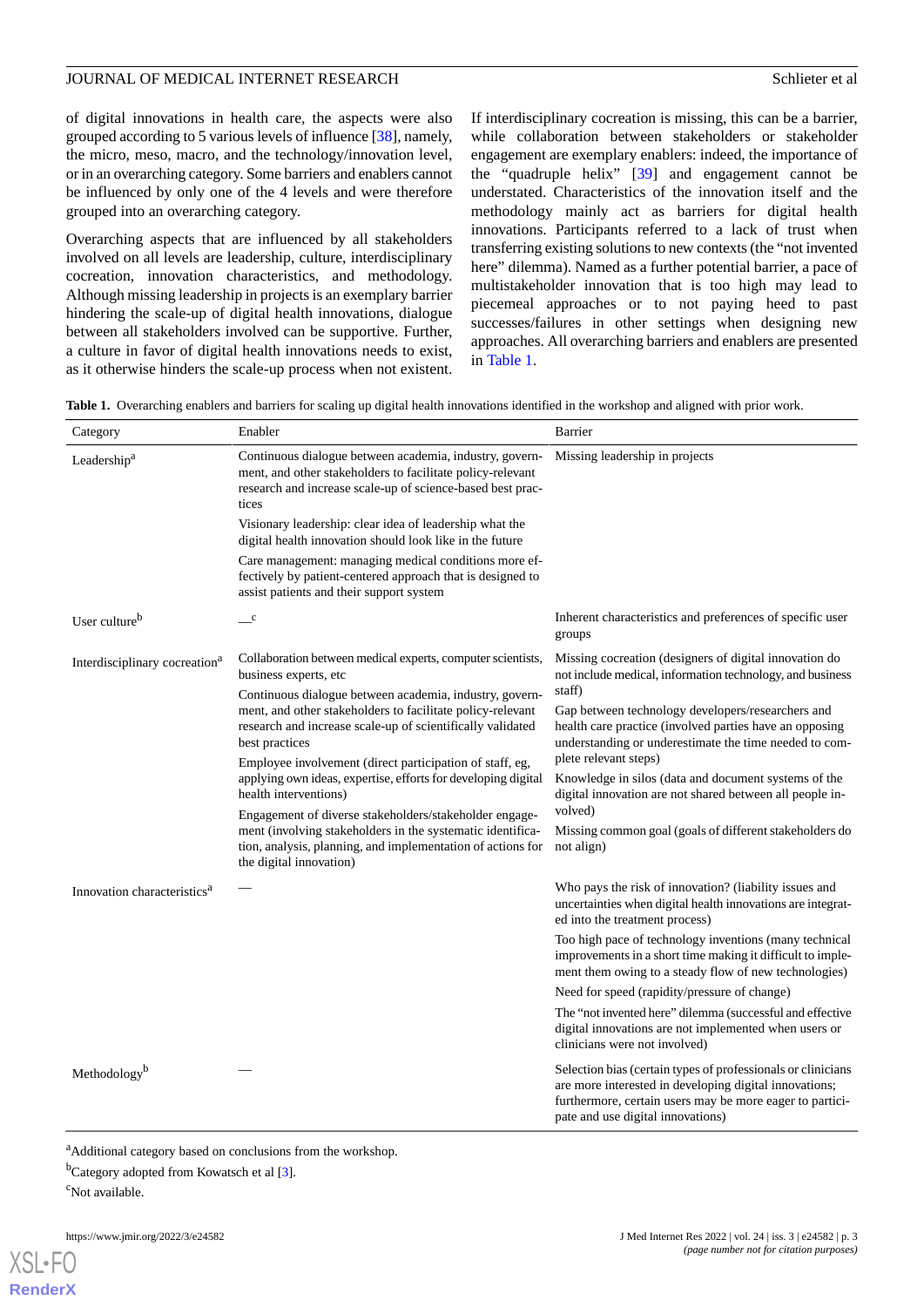Barriers rather than enablers were identified on the macro level, referring to legislation, regulation or finance guidelines, and the respective stakeholders. The characteristics of regulation, funding, reimbursement, and planning are currently mainly hindering a successful scale-up of digital health innovations. Liability issues or the generally missing innovation-friendliness in the health care system together with missing funding or reimbursement can be named as examples. Further, the experts shared their experience that the aim of most research is not a successful implementation. All barriers and enablers on the macro level are presented in [Table 2.](#page-3-0)

The meso level, for example, the community around individual end users, on the contrary, seems to enable the scale-up of digital health innovations rather than hinder it. Even though using different infrastructure systems as regional infrastructure can be a barrier, culture and social support can help in raising awareness and building capacity and trust. All barriers and enablers on the meso level are presented in [Table 3](#page-3-1).

<span id="page-3-0"></span>Table 2. Enablers and barriers for scaling up digital health innovations on the macro level identified in the workshop and aligned with prior work.

| Category <sup>a</sup> | Enabler                                                                                                                                                                                                                                                                                                                                                                                    | Barrier                                                                                                                                          |
|-----------------------|--------------------------------------------------------------------------------------------------------------------------------------------------------------------------------------------------------------------------------------------------------------------------------------------------------------------------------------------------------------------------------------------|--------------------------------------------------------------------------------------------------------------------------------------------------|
| Regulatory issues     | A method for approval of market entry (guidelines and rules<br>along which new digital innovations can be developed and intro-<br>duced, eg, Digital Health Applications process from the German<br>Federal Institute for Drugs and Medical Devices) [40]                                                                                                                                  | Legal regulations (legislation that regulates development<br>and market entry for digital health innovations)                                    |
|                       |                                                                                                                                                                                                                                                                                                                                                                                            | Liability issues (unclear who is responsible for the safety<br>and possible claims that could arise in the future)                               |
|                       | Legislative change (recent changes improving the development,<br>implementation, and reimbursement of digital health innovations,<br>eg, Digital Healthcare Act [Digitale-Versorgung-Gesetzes] passed<br>on December 19, 2019, the "app on prescription" for patients<br>was introduced into health care [sections §§ 33a and 139e of the<br>Fifth Book of the German Social Code Book VI) | High regulatory barriers (overhead to develop and dis-<br>tribute digital innovations is high)                                                   |
|                       |                                                                                                                                                                                                                                                                                                                                                                                            | Health system is not innovation-friendly                                                                                                         |
| Funding               | b                                                                                                                                                                                                                                                                                                                                                                                          | Missing funding (funding necessary for the development<br>and accreditation of digital health innovations is often<br>missing)                   |
| Reimbursement         |                                                                                                                                                                                                                                                                                                                                                                                            | Reimbursement is not guaranteed (unclear whether health)<br>care providers will get paid for using/prescribing the<br>digital health innovation) |
| Planning              |                                                                                                                                                                                                                                                                                                                                                                                            | The aim of the research is not a successful implementation                                                                                       |

<span id="page-3-1"></span><sup>a</sup>All categories were adopted from Kowatsch et al [\[3](#page-7-1)].

b<sub>Not available.</sub>

|  | Table 3. Enablers and barriers for scaling up digital health innovations on the meso level identified in the workshop and aligned with prior work. |  |  |  |
|--|----------------------------------------------------------------------------------------------------------------------------------------------------|--|--|--|
|  |                                                                                                                                                    |  |  |  |

| Category <sup>a</sup>   | Enabler                                                                                                                                                                                                    | Barrier                                                                                                                          |
|-------------------------|------------------------------------------------------------------------------------------------------------------------------------------------------------------------------------------------------------|----------------------------------------------------------------------------------------------------------------------------------|
| Regional infrastructure | b                                                                                                                                                                                                          | Different infrastructure systems are used (eg, different<br>database, digital health records, diagnosis, and treatment<br>codes) |
| Culture                 | Organizational change (change from one state of affairs to an-<br>other in the form of, eg, company's structure, strategy, policies,<br>procedures, technology, or culture)                                |                                                                                                                                  |
|                         | Capacity building (obtaining, improving, and retaining the skills<br>knowledge, tools, equipment, and other resources needed to<br>achieve organizations' goals)                                           |                                                                                                                                  |
|                         | Awareness raising (inform and educate individuals about a<br>topic or issue with the intent to change their attitudes, behaviors<br>and beliefs, eg, the potential of digital innovations for health)      |                                                                                                                                  |
|                         | Prioritization of trustworthy digital health (professionals and<br>users need to trust in the digital health innovations' effectiveness<br>and safety)                                                     |                                                                                                                                  |
| Social support          | Trust building (increasing the users' trust in the safety and $ef$ $\qquad$<br>fectiveness as well as the vision and mission of the digital inno-<br>vation and the individuals or organizations involved) |                                                                                                                                  |

<sup>a</sup>All categories were adopted from Kowatsch et al [\[3](#page-7-1)].

<sup>b</sup>Not available.

[XSL](http://www.w3.org/Style/XSL)∙FC **[RenderX](http://www.renderx.com/)**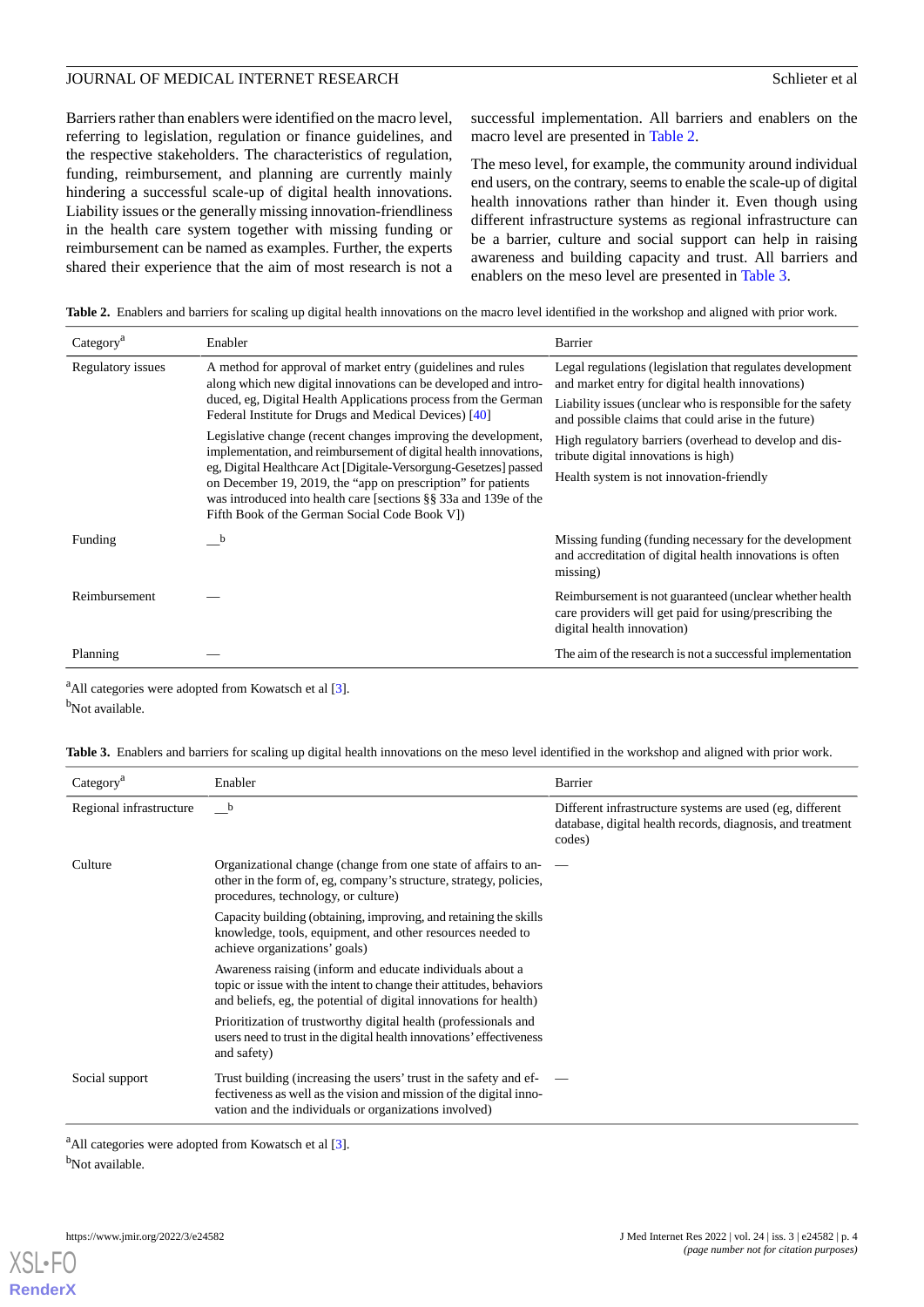On the micro level, the level of individual end users, the recommendation of digital health innovations by physicians (social support) can enable their scale-up. Other individual characteristics of the end users, for example, lacking motivation or trust, their individual resources, or negative associations are rather hindering. The latter two mainly refer to the physicians/professionals as end users as they could be affected by additional work or see digital health innovations as a threat, negatively influencing their scale-up. All barriers and enablers on the micro level are presented in [Table 4](#page-4-0).

Technical aspects, particularly aspects regarding the innovation itself, form the largest group of enablers and barriers named by the experts. The categories related are information quality, usability, integration, interoperability, the business model, standards, and the innovation process itself. Although information quality (eg, open source) is seen as an enabler, usability is only seen as a barrier if not well-thought-out (eg,

lack of ease of use, too high complexity). Integration and interoperability aspects can hinder the innovation if not sufficiently considered but can also support actively the innovation's success. Providing incentives or added value and having the business model in mind already at an early stage are important aspects for successfully scaling up digital health interventions. If, on the contrary, no suitable business model or no sufficient value propositions exist, it can easily turn into a hindering factor. Standards are a category, which only supports the scale-up of digital health innovations if appropriately followed. Using existing infrastructure and aligning to existing standards can be an advantage of each digital health innovation. Flexibility and modularization in the innovation process can support the innovation's success too, while the pressure of change and the risk of innovations are hindering in some cases. All barriers and enablers related to technical aspects or regarding innovation itself are presented in [Table 5](#page-5-0).

<span id="page-4-0"></span>**Table 4.** Enablers and barriers for scaling up digital health innovations on the micro level identified in the workshop and aligned with prior work.

| Category <sup>a</sup>                     | Enabler                                                          | Barrier                                                                                                                                                                           |
|-------------------------------------------|------------------------------------------------------------------|-----------------------------------------------------------------------------------------------------------------------------------------------------------------------------------|
| Social support                            | Recommendation of the digital health innovation by<br>physicians | $\mathbf{b}$                                                                                                                                                                      |
| Individual characteristics<br>of end user |                                                                  | Lack of motivation to change/adapt (digital innovation fails to<br>elicit behavior)                                                                                               |
|                                           |                                                                  | Trust issues (users do not trust the digital innovation to be effective,<br>safe, or useful)                                                                                      |
|                                           |                                                                  | Additional work for medical staff (digital innovation does not fa-<br>cilitate but increase the workload of already busy health care pro-<br>fessionals)                          |
| Negative associations                     |                                                                  | Physicians perceive digital health innovations as a threat/substitu-<br>tion (digital health innovations as a potential replacement or restric-<br>tion of professional latitude) |
|                                           |                                                                  |                                                                                                                                                                                   |

<sup>a</sup>All categories were adopted from Kowatsch et al [\[3](#page-7-1)]. b<sub>Not available.</sub>

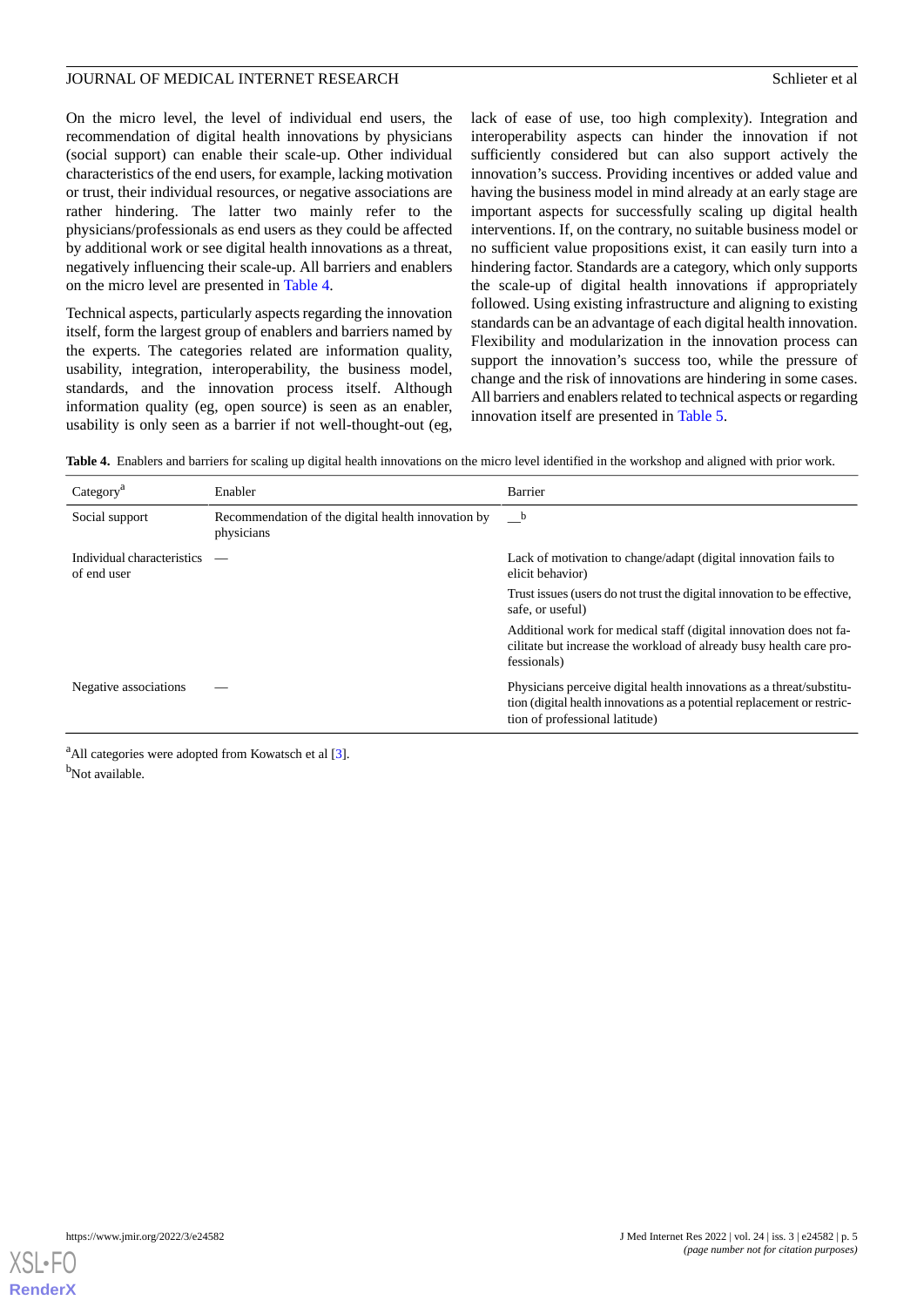# **JOURNAL OF MEDICAL INTERNET RESEARCH Schlieter et al.** Schlieter et al.

<span id="page-5-0"></span>Table 5. Enablers and barriers related to technical aspects or regarding innovation itself for scaling up digital health innovations identified in the workshop and aligned with prior work.

| Category                                     | Enabler                                                                                                                                                                                        | Barrier                                                                                                                                                                              |
|----------------------------------------------|------------------------------------------------------------------------------------------------------------------------------------------------------------------------------------------------|--------------------------------------------------------------------------------------------------------------------------------------------------------------------------------------|
| Information quality <sup>a</sup>             | Open source (source code of the digital innovations is made<br>available for possible use, modification, and redistribution)                                                                   | $\mathbf{b}$                                                                                                                                                                         |
|                                              | Continuous clinical validation of digital innovations                                                                                                                                          |                                                                                                                                                                                      |
|                                              | Information disclosure (the degree to what sensitive information<br>is properly protected by the digital innovation)                                                                           |                                                                                                                                                                                      |
|                                              | Evidence-based intervention components (components such as<br>techniques, methods, and means to change behaviors or outcomes<br>are based on empirical evidence)                               |                                                                                                                                                                                      |
|                                              | Access to patient data, software, etc (digital innovations need data<br>from patients, access to software to be developed and validated on<br>a larger scale)                                  |                                                                                                                                                                                      |
| Usability of technology <sup>c</sup>         |                                                                                                                                                                                                | Lack of ease of use (digital innovation is burdensome)<br>Complexity is too high (digital innovation targets too<br>many outcomes or behaviors or is poorly designed)                |
|                                              |                                                                                                                                                                                                | No user-centered design                                                                                                                                                              |
| Integration <sup>c</sup>                     | Integration in existing workflows (digital health innovations can<br>be integrated into existing systems for prevention or treatment)                                                          | Integration issues (digital innovations cannot or are<br>difficult to integrate into existing systems or work-<br>flows)                                                             |
| Interoperability <sup>c</sup>                | Complemented and extended health care service delivery and re-<br>search (does not compete with or disrupt workflow)<br>Early steps on interoperability (digital innovations can exchange      | Incompatibility of existing processes and innovation<br>(digital innovations do not solve a problem in the cur-<br>rent health care setting and cannot be used in other<br>settings) |
|                                              | and use information and data from other sources)                                                                                                                                               | Closed systems/missing interoperability (digital inno-<br>vations are limited or cannot exchange and use infor-<br>mation and data from other sources)                               |
| Business model <sup>d</sup>                  | Appropriate incentives (momentary or other compensations for<br>participation in programs or using digital innovations)                                                                        | No suitable business model for preventive interventions                                                                                                                              |
|                                              | Financially viable business model (the degree to which digital in-<br>novations can cover costs and potentially generate revenue)                                                              | Missing value proposition for patients (digital innova-<br>tion does not solve or facilitate a problem or need of<br>the patients)                                                   |
|                                              | Business model in mind at an early stage (of developing the digital<br>health innovation)                                                                                                      |                                                                                                                                                                                      |
|                                              | Providing added value (the degree to which the digital innovation<br>can address the needs or ease the pains of users)                                                                         |                                                                                                                                                                                      |
| Standards <sup>c</sup>                       | Alignment to existing standards (digital health innovation was<br>developed by taking existing standards or guidelines into consider-<br>ation)                                                |                                                                                                                                                                                      |
|                                              | Usage of existing infrastructure (digital innovations are designed<br>to use existing resources or incorporate relevant health care profes-<br>sionals)                                        |                                                                                                                                                                                      |
|                                              | Utilization of existing organizations (patient organizations or re-<br>search institutions are consulted when the digital innovation is<br>designed)                                           |                                                                                                                                                                                      |
| Innovation process <sup>d</sup>              | Minimum viable product and small iterations (small but working<br>prototypes to be evaluated in continuous evaluation by users, health<br>care providers, and health care professionals alike) | Unclear/not defined process to innovate (iteration of<br>different stages of the digital health innovation or<br>digital health innovations, in general, is not planned)             |
|                                              | Adoption, iteration, refinement, and removal of elements that do<br>not add value                                                                                                              |                                                                                                                                                                                      |
|                                              | Modularization regarding upscaling (further modules that extend<br>the digital health innovation are developed and released)                                                                   |                                                                                                                                                                                      |
|                                              | Flexibility in the innovation process (adjustment to findings from<br>research and the design process are integrated)                                                                          |                                                                                                                                                                                      |
|                                              | User-centered design and evaluation at every stage                                                                                                                                             |                                                                                                                                                                                      |
| Interdisciplinary<br>cocreation <sup>d</sup> | Patient inclusion (patients are integrated into each step when de-<br>signing and evaluating the digital health innovation)                                                                    | Missing broad stakeholder engagement (focusing on<br>only one group)                                                                                                                 |

<sup>a</sup>Category adopted from DeLone and McLean [[37](#page-9-6)].

https://www.jmir.org/2022/3/e24582 J Med Internet Res 2022 | vol. 24 | iss. 3 | e24582 | p. 6

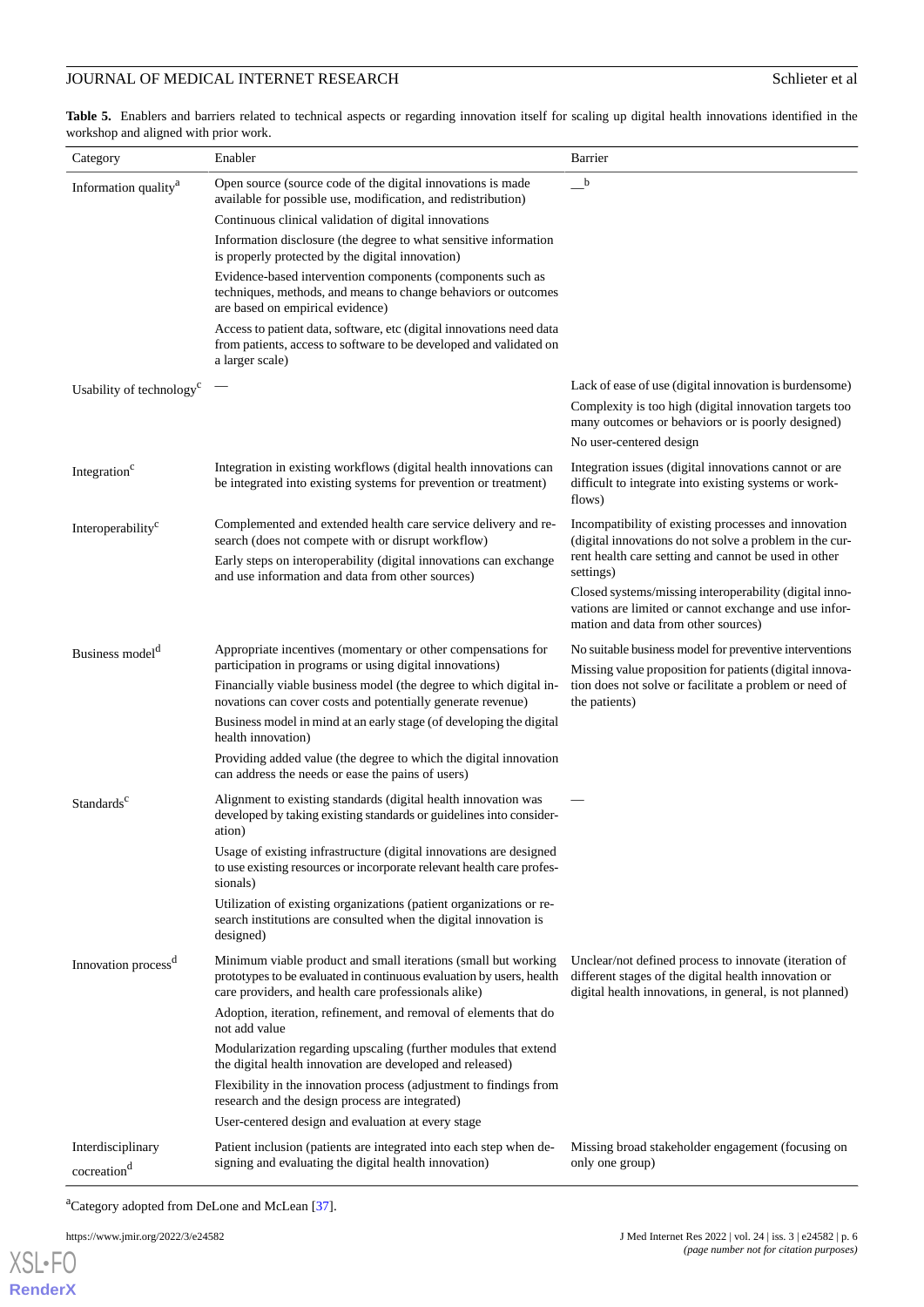<sup>b</sup>Not available.

<sup>c</sup>Category adopted from Kowatsch et al [\[3\]](#page-7-1).

<sup>d</sup>Additional category based on conclusions from the workshop.

# *Discussion*

Workshop outcomes were used to compile a classified list of enablers and barriers. The workshop's aim was to match existing theoretical insights on enablers and barriers of digital health innovations with the practical experiences that the workshop participants brought to the activity. Participants offered insights from both research-based (empirical and applied) and real-life perspectives. After the workshop, the resulting brainstorming (brainwriting) results were classified into categories to reach a single consolidated list of enablers and barriers. The results represent the collective perspective of the group members who participated in the working session. The viewpoint represented is that of a set of people who have actively participated in different forms of research on the development and implementation of digital health interventions.

The categories of enablers and barriers have shown that the successful scale-up of digital health innovations is influenced by actors and aspects on different levels (micro, meso, macro, and technology/innovation level). Actors in each of these levels are perceived to influence the success of digital health innovations. These different levels are in line with the focus areas that were identified by Labrique et al [[41\]](#page-9-10) critical for scaling digital health initiatives: health care ecosystem (macro level), extrinsic ecosystem (meso level), intrinsic characteristics, human factors (micro level), and technical factors (technology/innovation). Our viewpoint contributed to further specify, in each level, enablers and barriers experienced by different stakeholders.

Prior work of some of the participants in the workshop [\[3](#page-7-1)] covers diverse categories of influencing factors on digital health innovations. Although most of these categories were mirrored by the results of the workshop, some were not named at all by the workshop participants, as is the example of the disease, social interaction, or expectations. Other categories such as standards or social support were only named as enablers even though they also represent barriers according to Kowatsch et al [[3\]](#page-7-1). However, it is a noteworthy fact that some of the aspects pointed out by the workshop participants add a new contribution to our prior work, namely, the characteristics and the process of innovations, leadership, interdisciplinary cocreation, and the business model.

Leadership was referred to as both enabler and barrier (when considering the lack of it). It is an essential trigger for digital innovation and adoption [[42\]](#page-9-11). In line with leadership, the culture for change, the need for common goals, prioritization, and planning were mentioned in the workshop as relevant for scale-up. These relate to the intimate connection between digital health innovation and the changes that it drives in delivering health care services [[43\]](#page-9-12). Scaling up digital health must be driven by synergic interventions in health care services and workflows. This justifies the cocreation interdisciplinary category mentioned in the workshop, reinforcing the need of

 $XS$  $\cdot$ FC **[RenderX](http://www.renderx.com/)** the different stakeholders to be engaged and to be considered. Cresswell et al [\[44](#page-9-13)] suggest 10 key considerations for the case of health information technology, where including professional, administrative, and managerial teams to define the needs and build consensus around a strategic vision is key to successfully implement technology. A less siloed approach that motivates interdisciplinary cocreation is referred to in both our workshop findings and the literature [\[41](#page-9-10)].

Further, commonly mentioned in the workshop, at different levels, are the regulatory and trust issues that hamper adoption at a large scale. Indeed, policymakers and health care management need to be part of innovation processes, understand the needs for change, and provide guidelines that increase trust to take decisions on scaling up [[42\]](#page-9-11). Business models were also mentioned in our workshop as a category that is relevant for scaling up. This relates to the need to develop a multistakeholder perspective on value delivery in the health care ecosystem [[45\]](#page-9-14). Further research should develop guidelines that consider the different levels and categories that were discussed in this paper to support technology innovators and providers in planning the scale-up of digital health innovations.

It needs to be elaborated further if the discrepancy between the findings of our workshop and prior literature shows different perspectives in the perception of enablers and barriers for digital health innovations between research and practice. Moreover, future research should corroborate our findings with larger groups of experts to see how they hold or vary per medical subindustry. We suggest that the development of digital health apps for smartphones may be different from the development of hospital information systems. The findings reported are mainly limited by the size of the expert group involved in the workshop. It could have been too small or not representative enough since the group was composed mainly of researchers. Nevertheless, the experts involved combined extensive experience in (digital) health care.

#### **Importance of COVID-19 to Scale-up**

The workshop took place at the very onset of the pandemic breakout; days after it occurred, Malta restricted travel in and out of the island. As so, the reported viewpoint did not consider all the digital transformation that happened in the last year owing to the need for fast response to health care needs. Many identified barriers for adoption and scale-up were suddenly put aside owing to the urgent need to provide remote and safe care and monitoring. Leadership, regulatory issues, and reimbursement are categories of those barriers, which were also identified in [Table 1.](#page-2-0) Governments incentivized telecare as a digital-first pathway, followed by a rapid change in the insurance companies that reimbursed teleconsultations. Many countries relaxed privacy and data protection regulations during the crisis under General Data Protection Regulation exceptions for public interest [\[46](#page-9-15)]. Cooperation and evidence of the benefits for the patients were enablers, identified in this viewpoint, for the fast scale-up and adoption of digital health. However, digital health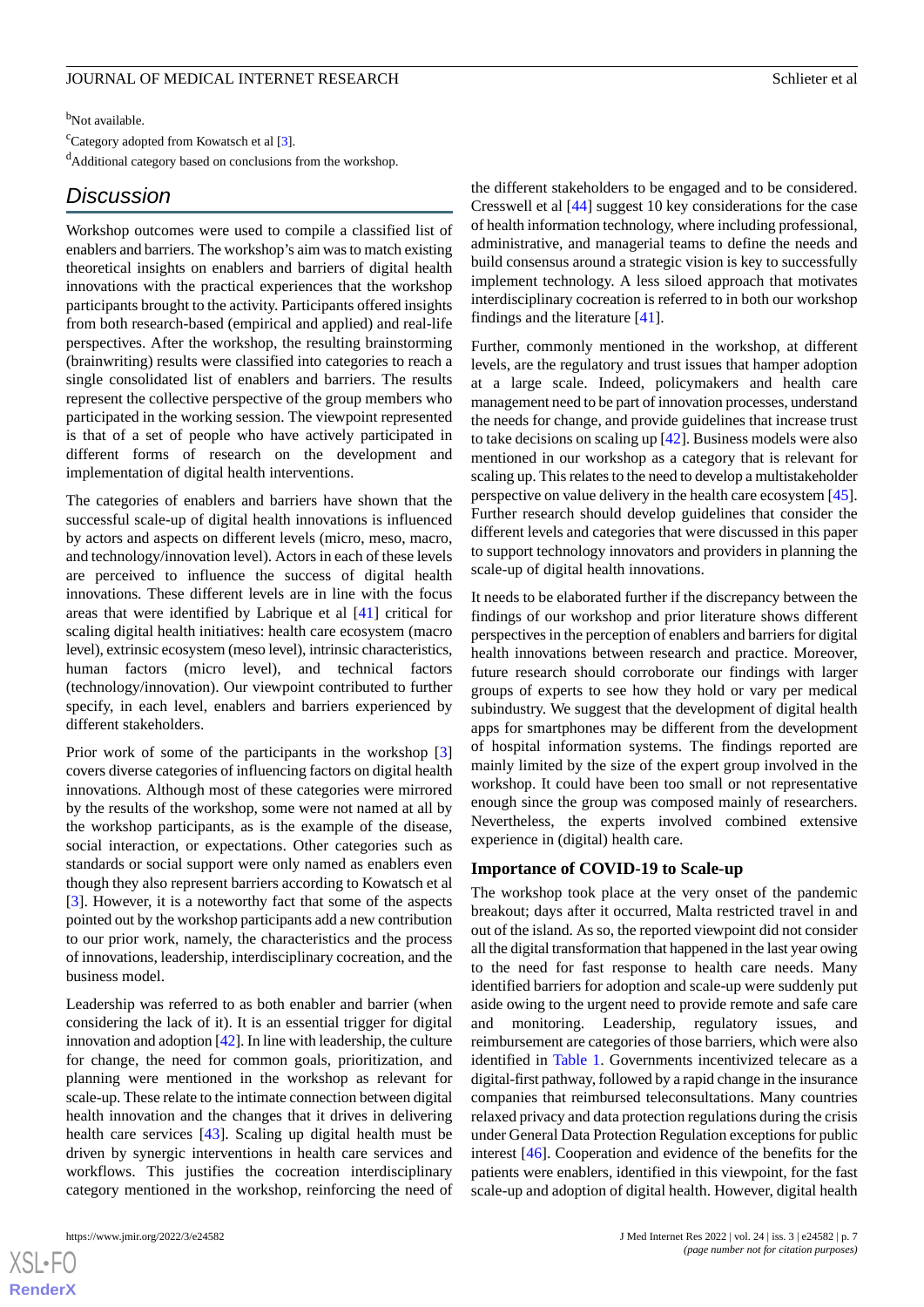interventions played a marginal role owing to the inadequacy of protocols and lack of readiness for implementation [[47\]](#page-9-16), which may be mainly related to the categories of barriers identified in [Table 1](#page-2-0): innovation characteristics, planning, integration, and culture. Digital adoption by health care was held by those technologies that were already mature, commonly used and that could be integrated into existing workflows. One example was the massive adoption of videocall platforms and instant messaging apps that were provided for teleconsultations as urgent replacements for usual clinical consultations to respond to the population questions and concerns of the general public [[48\]](#page-9-17). In addition to changes taking place in health care organizations, citizens themselves scaled up the adoption of smart devices that were already on the market [\[49](#page-9-18),[50\]](#page-9-19). Symptom-checking and contact-tracing apps were downloaded to millions of smartphones under the polemic of data privacy versus population safety [[51\]](#page-10-0). This may be related to increased motivation and trust by the population, listed as enablers at a micro level in [Table 1.](#page-2-0) The COVID-19 pandemic has led to a rapid scale-up of telehealth services. Two strong enablers included the urgent and immediate demand from health and care systems as well as the population at large and the readiness of global technology companies that were ready to adapt their technologies to respond to the needs of the context. In the crisis, these enablers demonstrated how one can, in reality, suspend barriers that have previously been identified as causes of delay in digital adoption [[52\]](#page-10-1). Although some of the barriers identified in this viewpoint may have been reduced (eg, lack of motivation to change), others were simply ignored temporarily and remain to be tackled in the future (eg, legal regulations).

#### **Conclusions**

To summarize the findings and discussions from the workshop, 5 conclusions for the scale-up of digital health innovations can

be highlighted. First, digital health services can help to drive data quality, outreach to communities, and manage disease transmission/progression. Second, to reach these aims, a general cultural shift is needed when aiming to have digital services as viable instruments in health care along with classic pharmaceutical, surgical, or other therapeutic measures. Third, technological developments and interoperability appear to be enablers supporting digital health services rather than acting as hindrances. This latter finding is rather surprising since lack of interoperability has often been named as a barrier in prior work [[53,](#page-10-2)[54\]](#page-10-3). Indeed, the European Commission has long called for a more extensive focus on interoperability to facilitate the increased use of digital health technologies. Fourth, when scaling up digital health innovations, it is important to ensure the involvement of all stakeholders, including people from different professions and occupations, and especially patients and citizens. Only through a joint effort on the part of all stakeholders can digital health services succeed. Fifth, the innovation process itself also plays a crucial role, especially in relation to culture and leadership. The innovation process should be partitioned into different stages. Within each stage, further research should examine how to best fulfill the respective stage. Innovation processes should also be considered in reimbursement models for digital health innovations to ensure that new technologies such as digital pills have a chance to be tested in real-world settings. When working on all the 5 aspects of enablers and barriers to digital innovation in health and care, we believe that the scale-up of digital health services can be strongly supported. A clear view of these aspects would guide the application of the growing funding for health care information technology toward accelerating its impact in health care services.

### **Acknowledgments**

The workshop was cofunded by the Swiss Lung Association and the Swiss health insurer CSS. The work for this paper was also cofunded by the European Social Funds and the Free State of Saxony (grant 100310385).

### **Conflicts of Interest**

<span id="page-7-0"></span>Author LAM is affiliated with Pear Therapeutics, Inc, HealthSim, LLC, and Square2 Systems, Inc. Conflicts of interest are extensively managed by her academic institution, Dartmouth College. GWT, JO, and TK are affiliated with the Centre for Digital Health Interventions, a joint initiative of the Department of Management, Technology and Economics at ETH Zurich and the Institute of Technology Management at the University of St. Gallen, which is funded in part by the Swiss health insurer CSS. TK is also cofounder of Pathmate Technologies, a university spin-off company that creates and delivers digital clinical pathways. Neither CSS nor Pathmate Technologies was involved in the study design, methods, or results discussion of this paper.

#### <span id="page-7-1"></span>**References**

- <span id="page-7-2"></span>1. Agarwal R, Gao G, DesRoches C, Jha AK. The digital transformation of healthcare: current status and the road ahead. Information Systems Research 2010 Dec;21(4):796-809. [doi: [10.1287/isre.1100.0327](http://dx.doi.org/10.1287/isre.1100.0327)]
- <span id="page-7-3"></span>2. Kvedar JC, Fogel AL, Elenko E, Zohar D. Digital medicine's march on chronic disease. Nat Biotechnol 2016 Mar;34(3):239-246. [doi: [10.1038/nbt.3495\]](http://dx.doi.org/10.1038/nbt.3495) [Medline: [26963544](http://www.ncbi.nlm.nih.gov/entrez/query.fcgi?cmd=Retrieve&db=PubMed&list_uids=26963544&dopt=Abstract)]
- 3. Kowatsch T, Otto L, Harperink S, Cotti A, Schlieter H. A design and evaluation framework for digital health interventions. IT-Information Technology. (5-6) 2019;61:253-263. [doi: [10.1515/itit-2019-0019\]](http://dx.doi.org/10.1515/itit-2019-0019)
- 4. Draguet V. eHealth: digital health and care overview. European Commission. URL: [https://ec.europa.eu/health/](https://ec.europa.eu/health/ehealth-digital-health-and-care/overview_en) [ehealth-digital-health-and-care/overview\\_en](https://ec.europa.eu/health/ehealth-digital-health-and-care/overview_en) [accessed 2020-04-02]
- 5. Collins FS, Varmus H. A new initiative on precision medicine. N Engl J Med 2015 Feb 26;372(9):793-795. [doi: [10.1056/nejmp1500523\]](http://dx.doi.org/10.1056/nejmp1500523)

[XSL](http://www.w3.org/Style/XSL)•FO **[RenderX](http://www.renderx.com/)**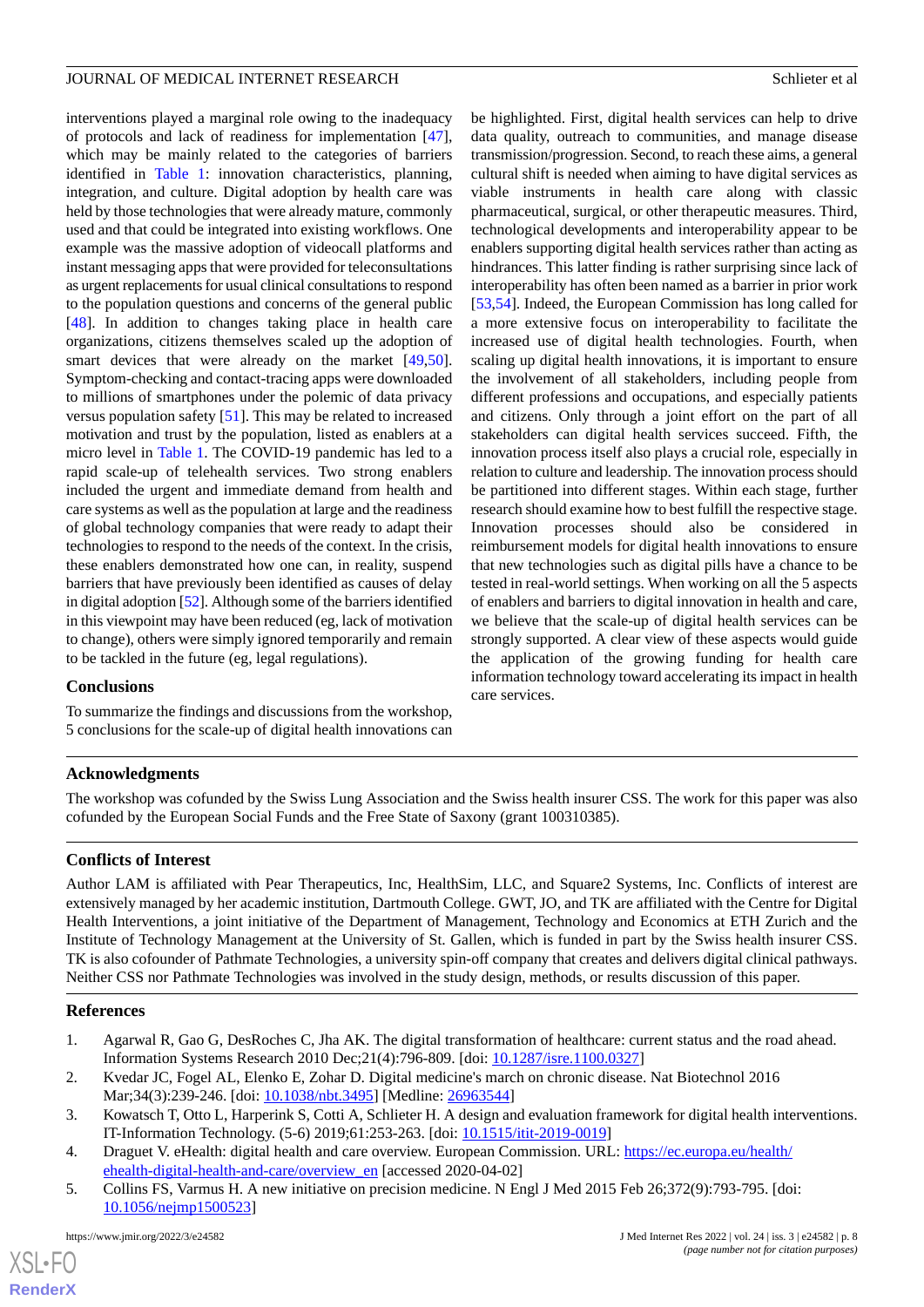- <span id="page-8-0"></span>6. Hekler E, Tiro J, Hunter C, Nebeker C. Precision health: the role of the social and behavioral sciences in advancing the vision. Ann Behav Med 2020 Nov 01;54(11):805-826 [\[FREE Full text\]](http://europepmc.org/abstract/MED/32338719) [doi: [10.1093/abm/kaaa018](http://dx.doi.org/10.1093/abm/kaaa018)] [Medline: [32338719](http://www.ncbi.nlm.nih.gov/entrez/query.fcgi?cmd=Retrieve&db=PubMed&list_uids=32338719&dopt=Abstract)]
- <span id="page-8-2"></span><span id="page-8-1"></span>7. Carvalho JV, Rocha, van de Wetering R, Abreu A. A Maturity model for hospital information systems. Journal of Business Research 2019 Jan;94:388-399. [doi: [10.1016/j.jbusres.2017.12.012\]](http://dx.doi.org/10.1016/j.jbusres.2017.12.012)
- <span id="page-8-3"></span>8. Carvalho JV, Rocha, Abreu A. Maturity models of healthcare information systems and technologies: a literature review. J Med Syst 2016 Apr 15;40(6):1-10. [doi:  $10.1007 \times 10916 - 016 - 0486 - 5$ ]
- 9. Cowie MR, Blomster JI, Curtis LH, Duclaux S, Ford I, Fritz F, et al. Electronic health records to facilitate clinical research. Clin Res Cardiol 2016 Aug 24;106(1):1-9. [doi: [10.1007/s00392-016-1025-6\]](http://dx.doi.org/10.1007/s00392-016-1025-6)
- <span id="page-8-4"></span>10. Rajkomar A, Oren E, Chen K, Dai AM, Hajaj N, Hardt M, et al. Scalable and accurate deep learning with electronic health records. npj Digital Med 2018 May 8;1(1):1-10. [doi: [10.1038/s41746-018-0029-1\]](http://dx.doi.org/10.1038/s41746-018-0029-1)
- <span id="page-8-5"></span>11. Miotto R, Li L, Kidd BA, Dudley JT. Deep patient: an unsupervised representation to predict the future of patients from the electronic health records. Sci Rep 2016 May 17;6(1):1-10. [doi: **[10.1038/srep26094\]](http://dx.doi.org/10.1038/srep26094)**
- <span id="page-8-6"></span>12. Scott Kruse C, Karem P, Shifflett K, Vegi L, Ravi K, Brooks M. Evaluating barriers to adopting telemedicine worldwide: A systematic review. J Telemed Telecare 2016 Oct 16;24(1):4-12. [doi: [10.1177/1357633x16674087](http://dx.doi.org/10.1177/1357633x16674087)]
- <span id="page-8-8"></span><span id="page-8-7"></span>13. Hollander JE, Carr BG. Virtually perfect? Telemedicine for Covid-19. N Engl J Med 2020 Apr 30;382(18):1679-1681. [doi: [10.1056/nejmp2003539](http://dx.doi.org/10.1056/nejmp2003539)]
- <span id="page-8-9"></span>14. Sim I. Mobile devices and health. N Engl J Med 2019 Sep 05;381(10):956-968. [doi: [10.1056/nejmra1806949\]](http://dx.doi.org/10.1056/nejmra1806949)
- 15. Coravos A, Khozin S, Mandl KD. Developing and adopting safe and effective digital biomarkers to improve patient outcomes. npj Digit. Med 2019 Mar 11;2(1):1-5. [doi: [10.1038/s41746-019-0090-4](http://dx.doi.org/10.1038/s41746-019-0090-4)]
- <span id="page-8-10"></span>16. Barata F, Tinschert P, Rassouli F, Steurer-Stey C, Fleisch E, Puhan MA, et al. Automatic recognition, segmentation, and sex assignment of nocturnal asthmatic coughs and cough epochs in smartphone audio recordings: observational field study. J Med Internet Res 2020 Jul 14;22(7):e18082 [\[FREE Full text](https://www.jmir.org/2020/7/e18082/)] [doi: [10.2196/18082\]](http://dx.doi.org/10.2196/18082) [Medline: [32459641\]](http://www.ncbi.nlm.nih.gov/entrez/query.fcgi?cmd=Retrieve&db=PubMed&list_uids=32459641&dopt=Abstract)
- 17. Ma T, Sharifi H, Chattopadhyay D. Virtual humans in health-related interventions: A meta-analysis. 2019 Presented at: Extended Abstracts of the 2019 CHI Conference on Human Factors in Computing Systems; May 4-9; Glasgow, Scotland, UK. [doi: [10.1145/3290607.3312853](http://dx.doi.org/10.1145/3290607.3312853)]
- <span id="page-8-11"></span>18. Kocaballi AB, Quiroz JC, Rezazadegan D, Berkovsky S, Magrabi F, Coiera E, et al. Responses of conversational agents to health and lifestyle prompts: investigation of appropriateness and presentation structures. J Med Internet Res 2020 Feb 09;22(2):e15823 [\[FREE Full text](https://www.jmir.org/2020/2/e15823/)] [doi: [10.2196/15823\]](http://dx.doi.org/10.2196/15823) [Medline: [32039810\]](http://www.ncbi.nlm.nih.gov/entrez/query.fcgi?cmd=Retrieve&db=PubMed&list_uids=32039810&dopt=Abstract)
- <span id="page-8-13"></span><span id="page-8-12"></span>19. Nobles AL, Leas EC, Caputi TL, Zhu S, Strathdee SA, Ayers JW. Responses to addiction help-seeking from Alexa, Siri, Google Assistant, Cortana, and Bixby intelligent virtual assistants. NPJ Digit Med 2020;3:1-3 [[FREE Full text](https://doi.org/10.1038/s41746-019-0215-9)] [doi: [10.1038/s41746-019-0215-9\]](http://dx.doi.org/10.1038/s41746-019-0215-9) [Medline: [32025572](http://www.ncbi.nlm.nih.gov/entrez/query.fcgi?cmd=Retrieve&db=PubMed&list_uids=32025572&dopt=Abstract)]
- <span id="page-8-14"></span>20. Andersson G, Titov N, Dear BF, Rozental A, Carlbring P. Internet-delivered psychological treatments: from innovation to implementation. World Psychiatry 2019 Feb;18(1):20-28 [[FREE Full text](https://doi.org/10.1002/wps.20610)] [doi: [10.1002/wps.20610\]](http://dx.doi.org/10.1002/wps.20610) [Medline: [30600624](http://www.ncbi.nlm.nih.gov/entrez/query.fcgi?cmd=Retrieve&db=PubMed&list_uids=30600624&dopt=Abstract)]
- 21. Vernmark K, Hesser H, Topooco N, Berger T, Riper H, Luuk L, et al. Working alliance as a predictor of change in depression during blended cognitive behaviour therapy. Cogn Behav Ther 2019 Jul;48(4):285-299. [doi: [10.1080/16506073.2018.1533577\]](http://dx.doi.org/10.1080/16506073.2018.1533577) [Medline: [30372653\]](http://www.ncbi.nlm.nih.gov/entrez/query.fcgi?cmd=Retrieve&db=PubMed&list_uids=30372653&dopt=Abstract)
- <span id="page-8-17"></span><span id="page-8-16"></span><span id="page-8-15"></span>22. Nahum-Shani I, Smith SN, Spring BJ, Collins LM, Witkiewitz K, Tewari A, et al. Just-in-Time Adaptive Interventions (JITAIs) in mobile health: key components and design principles for ongoing health behavior support. Ann Behav Med 2018 May 18;52(6):446-462 [\[FREE Full text\]](http://europepmc.org/abstract/MED/27663578) [doi: [10.1007/s12160-016-9830-8](http://dx.doi.org/10.1007/s12160-016-9830-8)] [Medline: [27663578\]](http://www.ncbi.nlm.nih.gov/entrez/query.fcgi?cmd=Retrieve&db=PubMed&list_uids=27663578&dopt=Abstract)
- 23. Rogers E. Diffusion of Innovations, 5th edition. New York: Simon & Schuster; 2010.
- 24. Simmons R, Fajans P, Ghiron L. Scaling-up Health Service Delivery: From Pilot Innovations to Policies and Programmes. Switzerland: World Health Organization; 2007.
- 25. Azevedo S, Londral A. Digital innovation in outpatient healthcare delivery services: a common methodology to introduce IOT technologies in two use-cases. 2020 Presented at: Proceedings of the 13th International Joint Conference on Biomedical Engineering Systems and Technologies - Scale-IT-up; February 24-26; Valletta, Malta. [doi: [10.5220/0009394908210826](http://dx.doi.org/10.5220/0009394908210826)]
- 26. Teepe G, Kowatsch T. Swiss francs seem to make insured move: comparing daily and monthly financial incentives of a scalable digital health intervention. 2020 Presented at: Proceedings of the 13th International Joint Conference on Biomedical Engineering Systems and Technologies - Scale-IT-up; February 24-26; Valletta, Malta p. 827-833. [doi: [10.5220/0009396308270833\]](http://dx.doi.org/10.5220/0009396308270833)
- <span id="page-8-18"></span>27. Ollier J, Kowatsch T. The doctor will see yourself now: review and discussion of a mass-market self-service technology for medical advice. 2020 Presented at: Proceedings of the 13th International Joint Conference on Biomedical Engineering Systems and Technologies - Scale-IT-up; February 24-26; Valletta, Malta p. 798-807. [doi: [10.5220/0009373607980807](http://dx.doi.org/10.5220/0009373607980807)]
- 28. Kaczmarek S, Benedict M, Susky M. The nature of digital innovation and what can be learned for information systems management. 2020 Presented at: Proceedings of the 13th International Joint Conference on Biomedical Engineering Systems and Technologies - Scale-IT-up; February 24-26; Valletta, Malta. [doi: [10.5220/0009311607870797\]](http://dx.doi.org/10.5220/0009311607870797)
- 29. Otto L. IT-governance in integrated care: a risk-centered examination in Germany. 2020 Presented at: Proceedings of the 13th International Joint Conference on Biomedical Engineering Systems and Technologies - Scale-IT-up; February 24-26; Valletta, Malta p. A-20. [doi: [10.5220/0009376708080817](http://dx.doi.org/10.5220/0009376708080817)]

[XSL](http://www.w3.org/Style/XSL)•FO **[RenderX](http://www.renderx.com/)**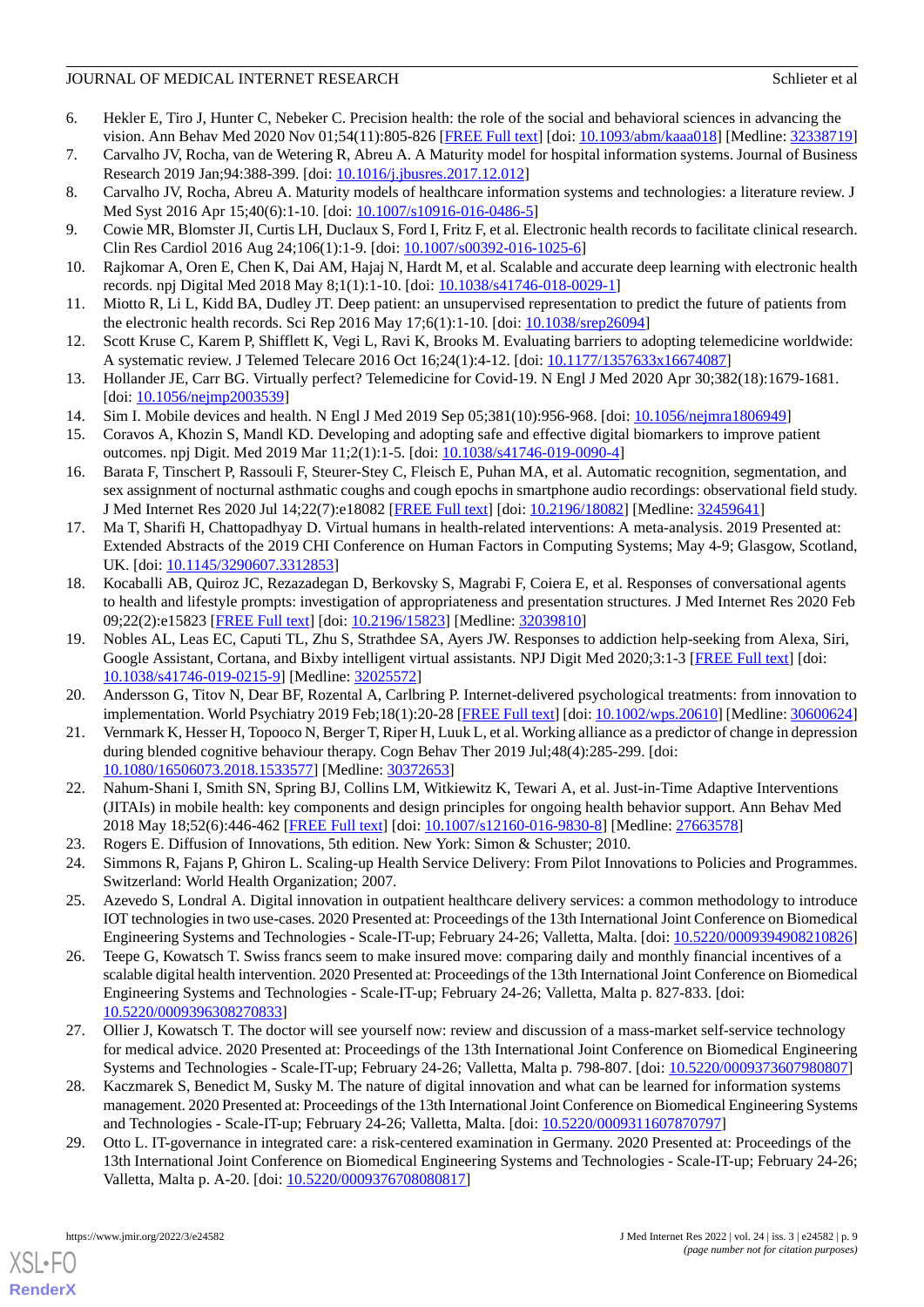- <span id="page-9-0"></span>30. Marsch LA, Guarino H, Acosta M, Aponte-Melendez Y, Cleland C, Grabinski M, et al. Web-based behavioral treatment for substance use disorders as a partial replacement of standard methadone maintenance treatment. J Subst Abuse Treat 2014 Jan;46(1):43-51 [[FREE Full text](http://europepmc.org/abstract/MED/24060350)] [doi: [10.1016/j.jsat.2013.08.012](http://dx.doi.org/10.1016/j.jsat.2013.08.012)] [Medline: [24060350](http://www.ncbi.nlm.nih.gov/entrez/query.fcgi?cmd=Retrieve&db=PubMed&list_uids=24060350&dopt=Abstract)]
- 31. Christensen DR, Landes RD, Jackson L, Marsch LA, Mancino MJ, Chopra MP, et al. Adding an Internet-delivered treatment to an efficacious treatment package for opioid dependence. J Consult Clin Psychol 2014 Dec;82(6):964-972 [[FREE Full](http://europepmc.org/abstract/MED/25090043) [text](http://europepmc.org/abstract/MED/25090043)] [doi: [10.1037/a0037496](http://dx.doi.org/10.1037/a0037496)] [Medline: [25090043](http://www.ncbi.nlm.nih.gov/entrez/query.fcgi?cmd=Retrieve&db=PubMed&list_uids=25090043&dopt=Abstract)]
- <span id="page-9-1"></span>32. Campbell ANC, Nunes EV, Matthews AG, Stitzer M, Miele GM, Polsky D, et al. Internet-delivered treatment for substance abuse: a multisite randomized controlled trial. Am J Psychiatry 2014 Jun;171(6):683-690 [\[FREE Full text\]](http://europepmc.org/abstract/MED/24700332) [doi: [10.1176/appi.ajp.2014.13081055\]](http://dx.doi.org/10.1176/appi.ajp.2014.13081055) [Medline: [24700332](http://www.ncbi.nlm.nih.gov/entrez/query.fcgi?cmd=Retrieve&db=PubMed&list_uids=24700332&dopt=Abstract)]
- <span id="page-9-3"></span><span id="page-9-2"></span>33. Jensen L, Knarvik U, Pedersen C, Tangene W, Whitehouse D. Personalised blueprint for telemedicine deployment: validated and tested version. Momentum for Mainstreaming Telemedicine Deployment in Daily Practice (Grant Agreement No 297320). 2015. URL:<http://www.telemedicine-momentum.eu/resources-documents/> [accessed 2020-05-01]
- <span id="page-9-4"></span>34. Grooten L, Vrijhoef HJM, Calciolari S, Ortiz LGG, Janečková M, Minkman MMN, et al. Assessing the maturity of the healthcare system for integrated care: testing measurement properties of the SCIROCCO tool. BMC Med Res Methodol 2019 Mar 18;19(1):63 [\[FREE Full text\]](https://bmcmedresmethodol.biomedcentral.com/articles/10.1186/s12874-019-0704-1) [doi: [10.1186/s12874-019-0704-1](http://dx.doi.org/10.1186/s12874-019-0704-1)] [Medline: [30885141\]](http://www.ncbi.nlm.nih.gov/entrez/query.fcgi?cmd=Retrieve&db=PubMed&list_uids=30885141&dopt=Abstract)
- <span id="page-9-5"></span>35. CDHI. 1st international workshop on best practices for scaling-up digital innovations in healthcare. Vimeo. 2020. URL: <https://vimeo.com/channels/1542084> [accessed 2022-02-09]
- <span id="page-9-6"></span>36. Heslin P. Better than brainstorming? Potential contextual boundary conditions to brainwriting for idea generation in organizations. Journal of Occupational and Organizational Psychology 2009;82(1):129-145. [doi: [10.1348/096317908x285642\]](http://dx.doi.org/10.1348/096317908x285642)
- <span id="page-9-7"></span>37. DeLone WH, McLean ER. The DeLone and McLean Model of Information Systems Success: A ten-year update. Journal of Management Information Systems 2014 Dec 23;19(4):9-30. [doi: [10.1080/07421222.2003.11045748\]](http://dx.doi.org/10.1080/07421222.2003.11045748)
- <span id="page-9-8"></span>38. Otto L. Implementing and scaling up telemedicine initiatives: beyond user-centeredness. 2019 Presented at: IEEE/ACS 16th International Conference on Computer Systems and Applications (AICCSA); November 3-7; Abu Dhabi, United Arab Emirates. [doi: [10.1109/AICCSA47632.2019.9035232](http://dx.doi.org/10.1109/AICCSA47632.2019.9035232)]
- <span id="page-9-10"></span><span id="page-9-9"></span>39. Using the quadruple helix approach to accelerate the transfer of research and innovation results to regional growth. Publication Office of the European Union. URL: [https://op.europa.eu/en/publication-detail/-/publication/](https://op.europa.eu/en/publication-detail/-/publication/6e54c161-36a9-11e6-a825-01aa75ed71a1) [6e54c161-36a9-11e6-a825-01aa75ed71a1](https://op.europa.eu/en/publication-detail/-/publication/6e54c161-36a9-11e6-a825-01aa75ed71a1) [accessed 2021-02-17]
- 40. Digital health applications (DiGA) database. Federal Institute for Drugs and Medical Devices. URL: [https://www.bfarm.de/](https://www.bfarm.de/EN/Medical-devices/Tasks/Digital-Health-Applications/_node.html) [EN/Medical-devices/Tasks/Digital-Health-Applications/\\_node.html](https://www.bfarm.de/EN/Medical-devices/Tasks/Digital-Health-Applications/_node.html) [accessed 2021-04-20]
- <span id="page-9-12"></span><span id="page-9-11"></span>41. Labrique AB, Wadhwani C, Williams KA, Lamptey P, Hesp C, Luk R, et al. Best practices in scaling digital health in low and middle income countries. Global Health 2018 Nov 03;14(1):103 [\[FREE Full text\]](https://globalizationandhealth.biomedcentral.com/articles/10.1186/s12992-018-0424-z) [doi: [10.1186/s12992-018-0424-z\]](http://dx.doi.org/10.1186/s12992-018-0424-z) [Medline: [30390686](http://www.ncbi.nlm.nih.gov/entrez/query.fcgi?cmd=Retrieve&db=PubMed&list_uids=30390686&dopt=Abstract)]
- <span id="page-9-13"></span>42. Schulman KA, Richman BD. Toward an effective innovation agenda. N Engl J Med 2019 Mar 07;380(10):900-901. [doi: [10.1056/nejmp1812460\]](http://dx.doi.org/10.1056/nejmp1812460)
- <span id="page-9-14"></span>43. Shaw J, Agarwal P, Desveaux L, Palma DC, Stamenova V, Jamieson T, et al. Beyond "implementation": digital health innovation and service design. NPJ Digit Med 2018;1:48 [[FREE Full text](https://doi.org/10.1038/s41746-018-0059-8)] [doi: [10.1038/s41746-018-0059-8\]](http://dx.doi.org/10.1038/s41746-018-0059-8) [Medline: [31304327](http://www.ncbi.nlm.nih.gov/entrez/query.fcgi?cmd=Retrieve&db=PubMed&list_uids=31304327&dopt=Abstract)]
- <span id="page-9-15"></span>44. Cresswell KM, Bates DW, Sheikh A. Ten key considerations for the successful implementation and adoption of large-scale health information technology. J Am Med Inform Assoc 2013 Jun;20(e1):e9-e13 [[FREE Full text](http://europepmc.org/abstract/MED/23599226)] [doi: [10.1136/amiajnl-2013-001684](http://dx.doi.org/10.1136/amiajnl-2013-001684)] [Medline: [23599226](http://www.ncbi.nlm.nih.gov/entrez/query.fcgi?cmd=Retrieve&db=PubMed&list_uids=23599226&dopt=Abstract)]
- <span id="page-9-16"></span>45. Schiavone F, Mancini D, Leone D, Lavorato D. Digital business models and ridesharing for value co-creation in healthcare: A multi-stakeholder ecosystem analysis. Technological Forecasting and Social Change 2021 May;166:120647. [doi: [10.1016/j.techfore.2021.120647\]](http://dx.doi.org/10.1016/j.techfore.2021.120647)
- <span id="page-9-17"></span>46. Peek N, Sujan M, Scott P. Digital health and care in pandemic times: impact of COVID-19. BMJ Health Care Inform 2020 Jun 21;27(1):e100166. [doi: [10.1136/bmjhci-2020-100166\]](http://dx.doi.org/10.1136/bmjhci-2020-100166)
- <span id="page-9-18"></span>47. Berardi C, Antonini M, Genie MG, Cotugno G, Lanteri A, Melia A, et al. The COVID-19 pandemic in Italy: Policy and technology impact on health and non-health outcomes. Health Policy Technol 2020 Dec;9(4):454-487 [[FREE Full text](http://europepmc.org/abstract/MED/32895626)] [doi: [10.1016/j.hlpt.2020.08.019](http://dx.doi.org/10.1016/j.hlpt.2020.08.019)] [Medline: [32895626](http://www.ncbi.nlm.nih.gov/entrez/query.fcgi?cmd=Retrieve&db=PubMed&list_uids=32895626&dopt=Abstract)]
- <span id="page-9-19"></span>48. Glaser JJ, Overhage M, Guptill J, Appleby C, Trigg D. What the pandemic means for health care's digital transformation. Harvard Business Review. URL:<https://hbsp.harvard.edu/product/H0624G-PDF-ENG> [accessed 2021-02-17]
- 49. Rabe B. New survey finds 70% of consumers improved home during COVID-19, more than half used smart devices. CISION PR Newswire. 2021. URL: [https://www.prnewswire.com/news-releases/](https://www.prnewswire.com/news-releases/new-survey-finds-70-of-consumers-improved-home-during-covid-19-more-than-half-used-smart-devices-301201817.html) [new-survey-finds-70-of-consumers-improved-home-during-covid-19-more-than-half-used-smart-devices-301201817.html](https://www.prnewswire.com/news-releases/new-survey-finds-70-of-consumers-improved-home-during-covid-19-more-than-half-used-smart-devices-301201817.html) [accessed 2021-03-05]
- 50. Paliwal A. Global wearable cardiac devices market to witness a tremendous growth due to COVID-19 pandemic exclusive report 130 pages by Research Dive. Bloomberg. 2020. URL: [https://www.bloomberg.com/press-releases/2020-08-17/](https://www.bloomberg.com/press-releases/2020-08-17/global-wearable-cardiac-devices-market-to-witness-a-tremendous-growth-due-to-covid-19-pandemic-exclusive-report-130-pages-by) [global-wearable-cardiac-devices-market-to-witness-a-tremendous-growth-due-to-covid-19-pandemic-exclusive-report-130-pages-by](https://www.bloomberg.com/press-releases/2020-08-17/global-wearable-cardiac-devices-market-to-witness-a-tremendous-growth-due-to-covid-19-pandemic-exclusive-report-130-pages-by) [accessed 2021-03-03]

[XSL](http://www.w3.org/Style/XSL)•FO **[RenderX](http://www.renderx.com/)**